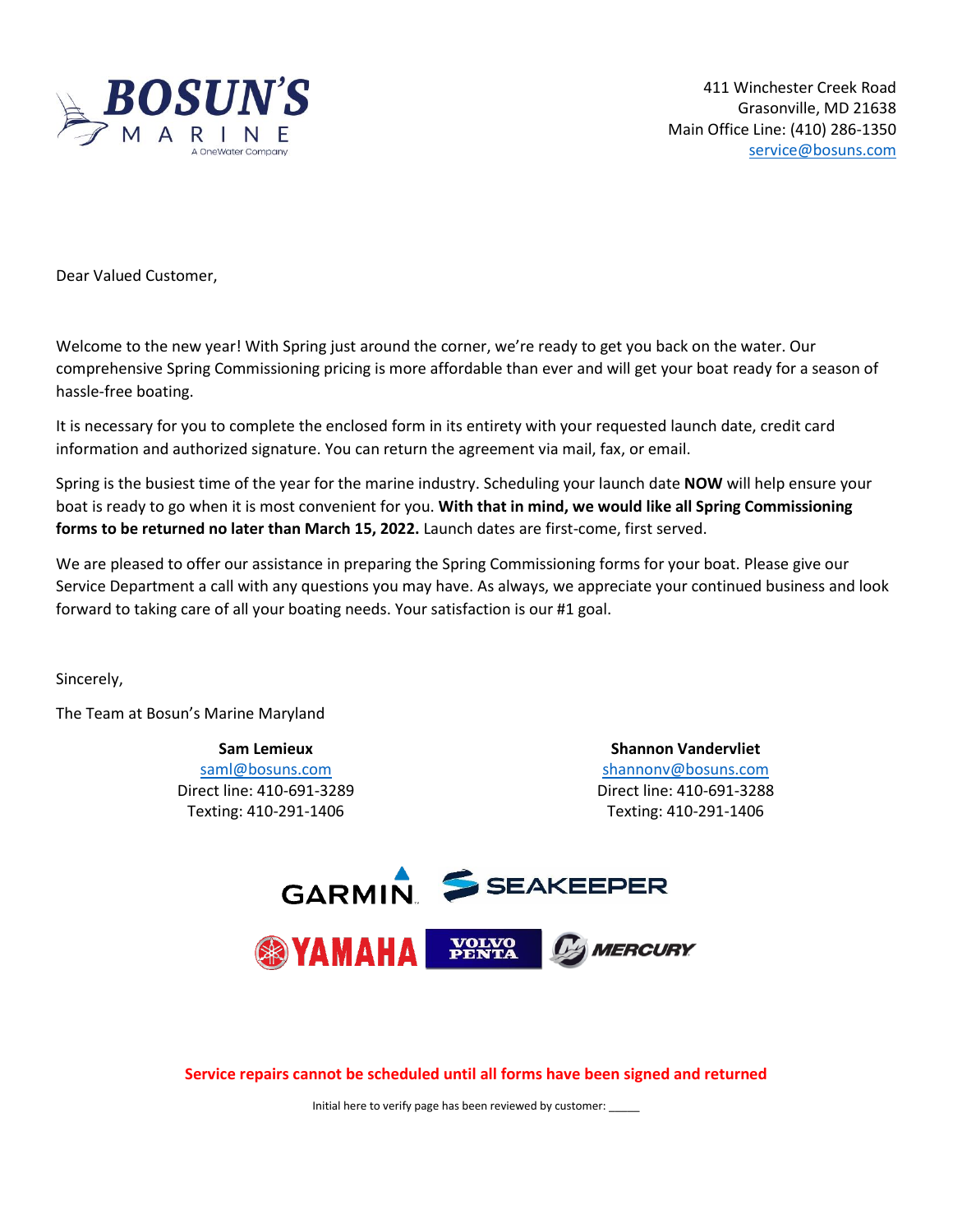

# **Spring 2022 Commissioning Service Request**

| Email: Email: And the state of the state of the state of the state of the state of the state of the state of the state of the state of the state of the state of the state of the state of the state of the state of the state |  |  |
|--------------------------------------------------------------------------------------------------------------------------------------------------------------------------------------------------------------------------------|--|--|

\_\_\_\_\_\_\_\_\_\_\_\_\_\_\_\_\_\_\_\_\_\_\_\_\_\_\_\_\_\_\_\_\_\_\_\_\_\_\_\_\_\_\_\_\_\_\_\_\_\_\_\_\_\_\_\_\_\_\_\_\_\_\_\_\_\_\_\_\_\_\_\_\_\_\_\_\_\_\_\_\_\_\_\_\_\_\_\_\_\_\_\_\_\_\_\_\_

Boat Location & Address (Marina/Home, Street, City, State, Zip): \_\_\_\_\_\_\_\_\_\_\_\_\_\_\_\_\_\_\_\_\_\_\_\_\_\_\_\_\_\_\_\_\_\_\_\_\_\_\_\_\_\_\_\_\_

| Boat Information (not necessary for existing customers):    |                                                               |  |  |
|-------------------------------------------------------------|---------------------------------------------------------------|--|--|
| Make:                                                       | Model:                                                        |  |  |
| Hull ID #:                                                  | Reg. #:                                                       |  |  |
| Length:                                                     | Beam:                                                         |  |  |
| Draft:                                                      | Year:                                                         |  |  |
| <b>Boat Name:</b>                                           |                                                               |  |  |
|                                                             | Engine Information (not necessary for existing customers):    |  |  |
| Make:                                                       | Model:                                                        |  |  |
| Year:                                                       | <b>Qty Engines:</b>                                           |  |  |
| Serial #1:                                                  | Serial #2:                                                    |  |  |
| Serial #3:                                                  | Serial #4:                                                    |  |  |
|                                                             | Generator Information (not necessary for existing customers): |  |  |
| Make:                                                       | Model:                                                        |  |  |
| Year:                                                       | Serial:                                                       |  |  |
| Trailer Information (not necessary for existing customers): |                                                               |  |  |
| Make:                                                       | Model:                                                        |  |  |
| Year:                                                       | Serial:                                                       |  |  |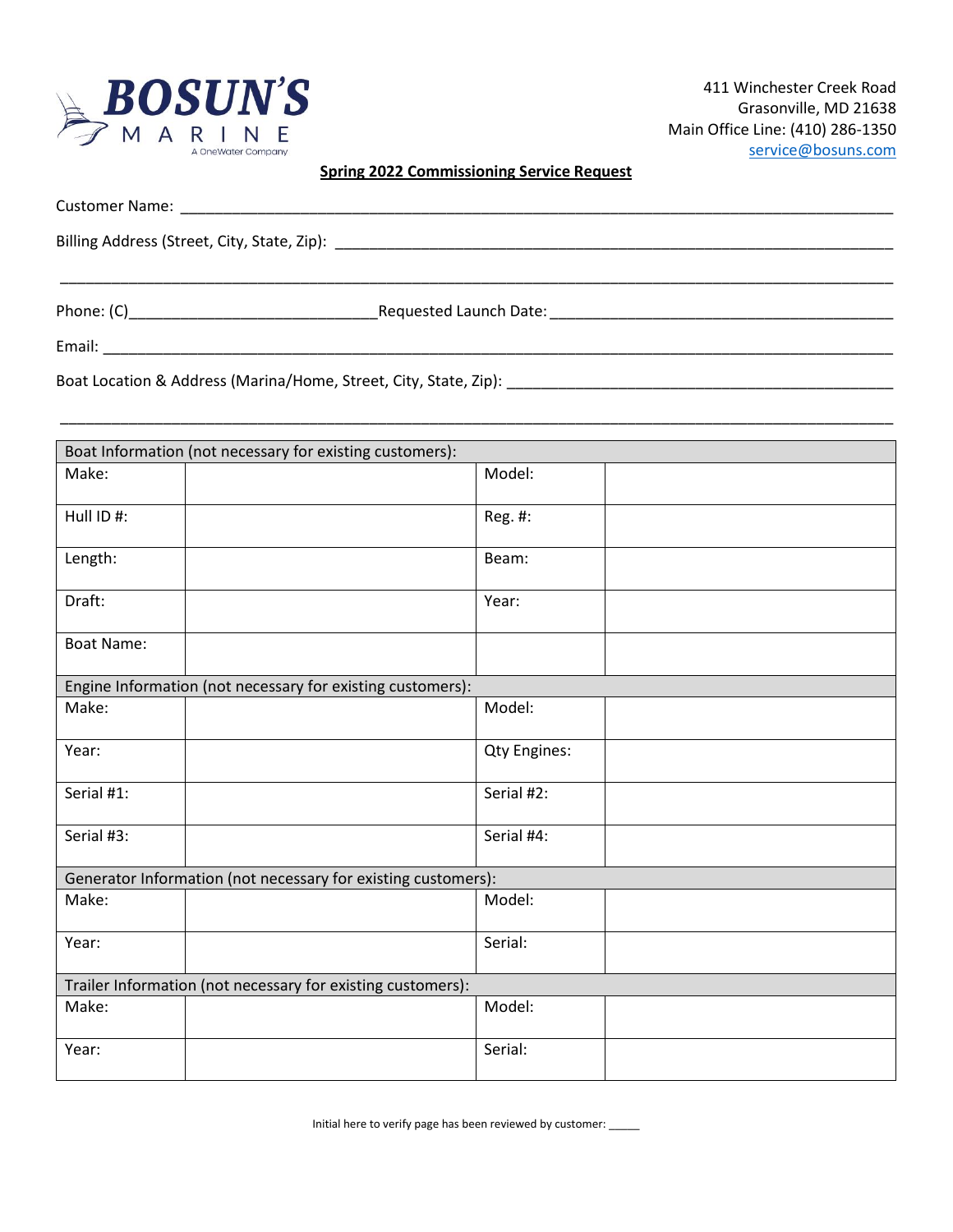

411 Winchester Creek Road Grasonville, MD 21638 Main Office Line: (410) 286-1350 [service@bosuns.com](mailto:service@bosuns.com)

### **Spring 2022 Commissioning Service Rates**

|        | Commissioning - Talk to us about assisting you with arrangements to pick your boat up!<br>Rate |          |  |
|--------|------------------------------------------------------------------------------------------------|----------|--|
| $\Box$ | Boats up to 50 feet - Includes: Connect, check, and charge batteries. Check all engine,        | \$24/ft  |  |
|        | generator, and transmission fluid levels. Visual inspection of belts, hoses, instruments,      |          |  |
|        | gauges, and accessories. Flush all fresh and sea water systems to remove antifreeze and        |          |  |
|        | inspect for proper operation. Deodorize and sanitize freshwater system and add holding tank    |          |  |
|        | treatment. Check water systems for leaks. Sea trial boat for one hour, check for proper        |          |  |
|        | operation, RPM, water flow, and operating temperature. If applicable, update all modern        |          |  |
|        | Garmin electronics software, update Optimus steering software. *                               |          |  |
|        | *Extra charges for software updates on legacy electronics and non-Garmin products.             |          |  |
|        | Deficiencies will be notated on RO in technician notes and estimates provided to proceed       |          |  |
|        | with repairs after customer authorization. Additional charges may apply for motor fluid top    |          |  |
|        | off. Includes courtesy wash: Light exterior & deck wash only (no bilge, engine room, interior, |          |  |
|        | or compartments cleaned)                                                                       |          |  |
|        | Reorientation of Vessel with Customer                                                          | \$149/hr |  |

|        | <b>Cleaning and Detailing</b><br>Rate                                                   |            |  |
|--------|-----------------------------------------------------------------------------------------|------------|--|
| $\Box$ | Shrink wrap removal and disposal (flat fee)                                             | \$120 flat |  |
| $\Box$ | COURTESY WASH W/SERVICE ONLY: Light exterior & deck wash only (no bilge, engine room,   | No Charge  |  |
|        | interior, or compartments cleaned)                                                      |            |  |
| □      | WASH ONLY: Full thorough wash of exterior hull & topsides, bilge, engine room, and wipe | \$12/ft    |  |
|        | down interior compartments **                                                           |            |  |
| □      | WAX & WASH: Full thorough wash & wax of exterior hull & topsides, wash bilge, engine    | \$40/ft    |  |
|        | room, and wipe down interior compartments **                                            |            |  |
| $\Box$ | Reinstall & inspect canvas and hardware, lube snaps and zippers                         | \$75/hr    |  |
| $\Box$ | Compound Hull and Topsides/Wet Sanding Gel Coat (by quote)                              | Quote      |  |
| □      | Teak Clean and Brighten (by quote)                                                      | Quote      |  |
|        | ** Prices include labor and materials. Upcharges applicable if additional               |            |  |
|        | cleaning/compounding/sanding is required to properly complete detailing. Quotes will be |            |  |
|        | provided before starting. Additional charges for in slip or travel.                     |            |  |

| ServiceGard - Environmental paint and leather/vinyl protection products are available to protect |                                                                                                 | Rate    |
|--------------------------------------------------------------------------------------------------|-------------------------------------------------------------------------------------------------|---------|
| from sun, acid rain, spills, and stains.                                                         |                                                                                                 |         |
|                                                                                                  | Interior/fabric protection – Fabric, carpet and leather/vinyl protection including rips, tears, | \$40/ft |
|                                                                                                  | punctures, and burns                                                                            |         |
|                                                                                                  | Exterior protection – Ceramic paint/gel coat protection                                         | \$40/ft |

Prices valid for 2022 Spring Season

Additional Charges Apply for Shop Supplies (9%), Environmental Fees (3%), Freight (5%), and MD State Sales Tax (6%)

Initial here to verify page has been reviewed by customer: \_\_\_\_\_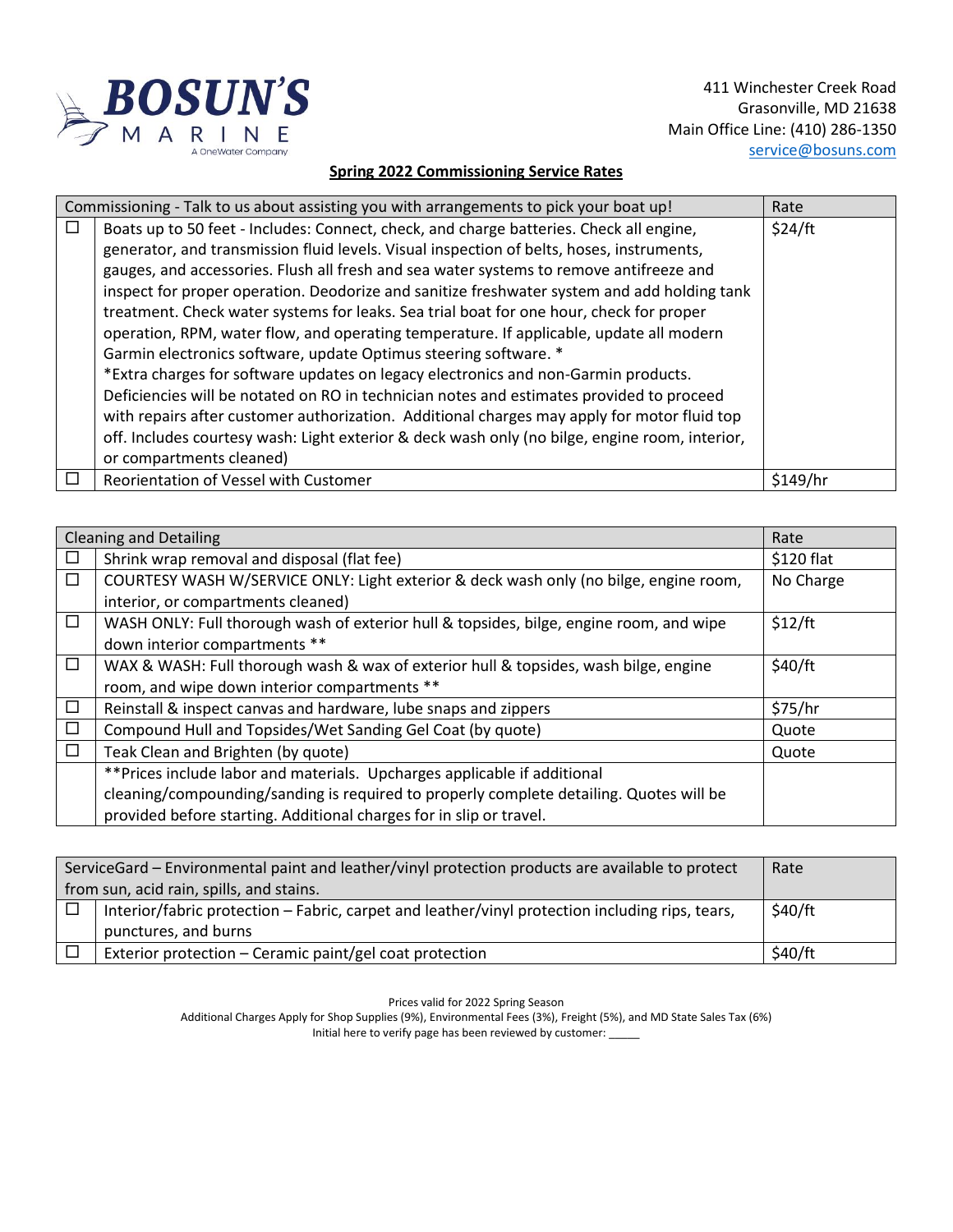

# **Spring 2022 Commissioning Service Rates**

| Labor Rates                                                        | Rate     |
|--------------------------------------------------------------------|----------|
| Factory Certified Technical Labor (minimum 1 hour)                 | \$149/hr |
| Detailer Labor Rate                                                | \$75/hr  |
| Travel time per hour (additional tolls, parking, misc. fees, etc.) | \$149/hr |

| Services Available - Check box for quote |                                                   |  |                                                 |
|------------------------------------------|---------------------------------------------------|--|-------------------------------------------------|
| $\Box$                                   | Perform engine(s) factory scheduled maintenance   |  | Perform genset(s) factory scheduled maintenance |
| $\Box$                                   | Perform outdrive(s) factory scheduled maintenance |  | Propeller recondition or replacement            |
| $\Box$                                   | Diesel motor(s) fuel filter replace               |  | Update non-Garmin software on all electronic    |
|                                          |                                                   |  | devices                                         |
|                                          | Replace coast guard kit and lines                 |  | Add additional fuel conditioner(s)              |

|                             | Recoat Bottom Paint Pricing. Pricing includes materials and labor. ***<br>Rate                 |               |  |  |
|-----------------------------|------------------------------------------------------------------------------------------------|---------------|--|--|
| $\Box$                      | Recoat on a previously painted mono-hull: light scuff & one coat Pettit Odyssey TRITON HD      | \$40/ft       |  |  |
|                             | bottom paint. (Recommend 2 coats) Pricing includes materials and labor. ***                    |               |  |  |
|                             | https://pettitpaint.com/ - See Pettit website for warranty and product details                 |               |  |  |
|                             | Repaint running gear (includes (when applicable) sanding and painting outdrive(s), engine      |               |  |  |
|                             | bracket(s), and trim tabs) ***                                                                 |               |  |  |
| $\Box$                      | Additional coat of Pettit Odyssey TRITON HD bottom paint (per coat) ***                        | Add \$20/ft   |  |  |
|                             | First-time Bottom Paint Pricing. Pricing includes materials and labor. ***                     | Rate          |  |  |
| □                           | First-time bottom paint on mono-hull boats: tape paint line per customer preference, dewax     | \$135/ft      |  |  |
|                             | hull with scrub, sand bottom, apply primer coat, apply two coats of Pettit Odyssey TRITON      |               |  |  |
|                             | HD bottom paint (PETTIT 24 MONTH LIMITED WARRANTIED PROTECTION) ***                            | <b>PETTIT</b> |  |  |
|                             | Paint running gear (includes (when applicable) sanding and painting outdrive, engine bracket,  |               |  |  |
|                             | trim tabs, and materials) ***                                                                  |               |  |  |
|                             | https://pettitpaint.com/ - See Pettit website for warranty and product details                 |               |  |  |
| □                           | Upgrade to full barrier coat system - additional Pettit barrier primer coat and indicator coat | Add \$20/ft   |  |  |
|                             | of colored hard Pettit paint) ***                                                              |               |  |  |
|                             | <b>Notes and Other Options</b>                                                                 |               |  |  |
| □                           | Apply Prop Speed (additional for unconditioned or used prop)                                   | Quote         |  |  |
|                             | *** Upcharges applicable for upgraded paints and materials and/or for excessively dirty        |               |  |  |
|                             | bottoms, estimates will be provided. Warranties are for paint only and are subject to          |               |  |  |
|                             | manufacturer guidelines & limitations. Please refer to Pettit website for details.             |               |  |  |
| Hauling and bottom cleaning |                                                                                                | Rate          |  |  |
| $\Box$                      | Haul, pressure wash (as needed), block, and relaunch at later date - size and weight           | \$14/ft       |  |  |
|                             | restrictions may apply                                                                         |               |  |  |
| $\Box$                      | Short haul and relaunch for service or pressure wash - no blocking                             | \$7/ft        |  |  |
| $\Box$                      | Pressure wash bottom (boat on personal trailer)                                                | \$4/ft        |  |  |
| $\Box$                      | Acid wash bottom (includes materials)                                                          | \$8/ft        |  |  |
| $\Box$                      | Over the road or water transport available by quote                                            | Quote         |  |  |
| $\Box$                      | Labor to replace external anodes/zincs (additional for materials)                              | \$149/hr      |  |  |

Prices valid for 2022 Spring Season

Additional Charges Apply for Shop Supplies (9%), Environmental Fees (3%), Freight (5%), and MD State Sales Tax (6%) Initial here to verify page has been reviewed by customer: \_\_\_\_\_